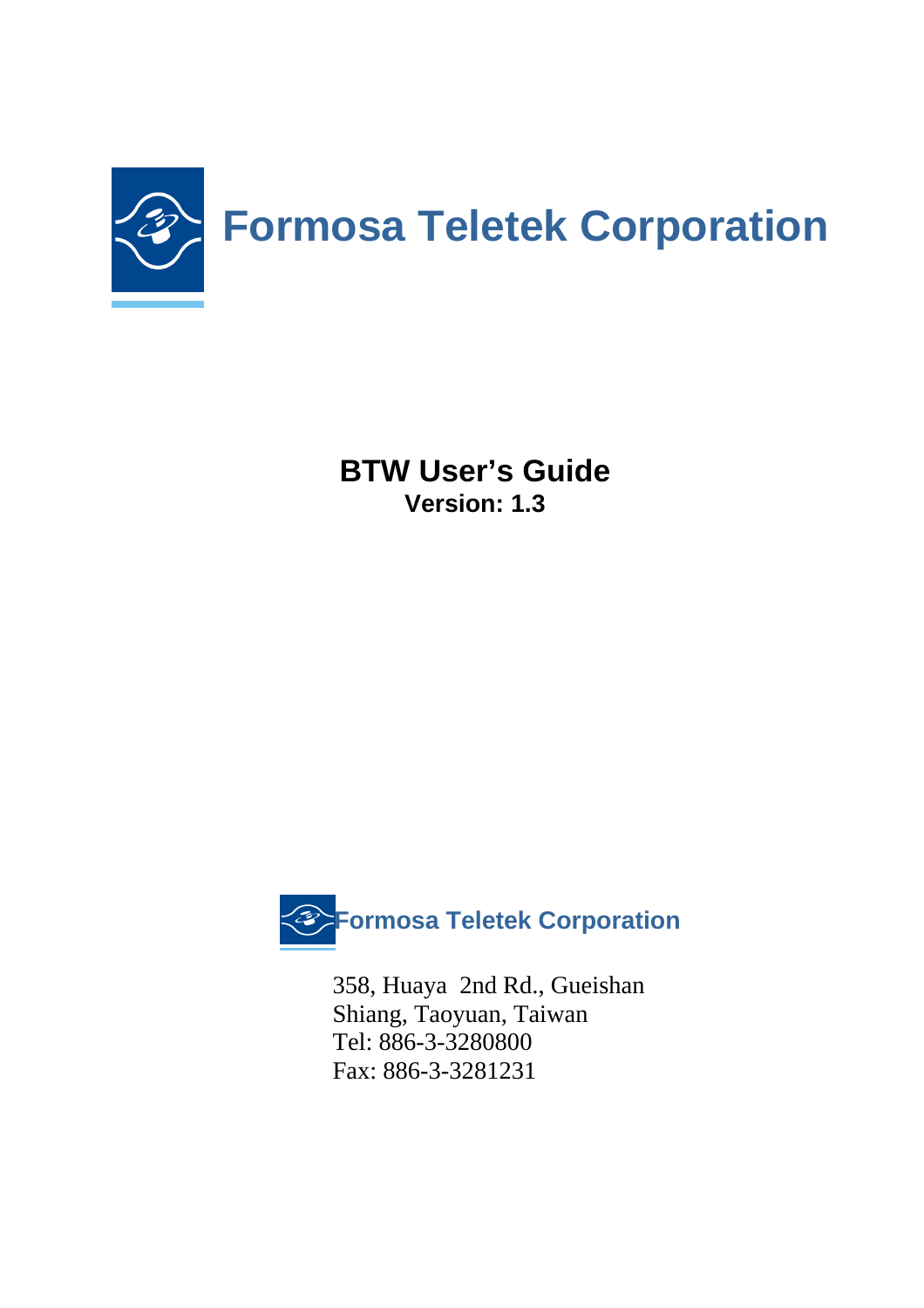## Software & Driver Installation(98/ME/2000/XP)

- 1. Close any open programs and insert the utility CD into your CD-ROM Driver.
- 2. Click on the My Computer icon on your desktop.
	- (a) Click on the icon representing your CD-ROM to open it.
	- (b) Double click on the **"SETUP"** icon.
- 3. The Welcome screen informs you that the WIDCOMM Bluetooth Software Setup program is ready to begin. Click on the **"Next"** button.

| WIDCOMM Bluetooth Software 1.3.2.7 - InstallShield Wizard                                                        |  |
|------------------------------------------------------------------------------------------------------------------|--|
| Welcome to the InstallShield Wizard for<br>WIDCOMM Bluetooth Software 1.3.2.7                                    |  |
| The InstalShield(R) Wizard will install WIDCOMM Bluetooth<br>Software on your computer. To continue, click Next. |  |
| WARNING: This program is protected by copyright law and<br>international treaties.                               |  |
| $<$ Rack<br>Next ><br>Cancel                                                                                     |  |

4. I n the License Agreement screen, click on the radio button to the left of **"I accept the terms in the license agreement"**. Click on the **"Next"** button.

| <b>License Agreement</b><br>Please read the following license agreement carefully.                                                                                                                                                                                                                                                                                                                                            |      |
|-------------------------------------------------------------------------------------------------------------------------------------------------------------------------------------------------------------------------------------------------------------------------------------------------------------------------------------------------------------------------------------------------------------------------------|------|
| WIDCOMM, INC. ("WIDCOMM") IS WILLING TO<br>LICENSE THE WIDCOMM SOFTWARE ACCOMPANYING<br>THIS LICENSE AGREEMENT (THE "SOFTWARE") TO<br>YOU ONLY ON THE CONDITION THAT YOU ACCEPT ALL<br>TERMS IN THIS AGREEMENT, DLEASE READ<br>THE<br>THE TERMS CAREFULLY. BY CLICKING ON THE "I<br>THE TERMS OF THIS LICENSE AGREEMENT"<br>ACCEPT<br>BUTTON YOU ACKNOWLEDGE THAT YOU HAVE READ<br>THIS AGREEMENT, UNDERSTAND IT AND AGREE TO | - BE |
| 4 I accept the terms in the Icense agreement<br>1 do not accept the terms in the Icense agreement<br><b>InstallShare</b>                                                                                                                                                                                                                                                                                                      |      |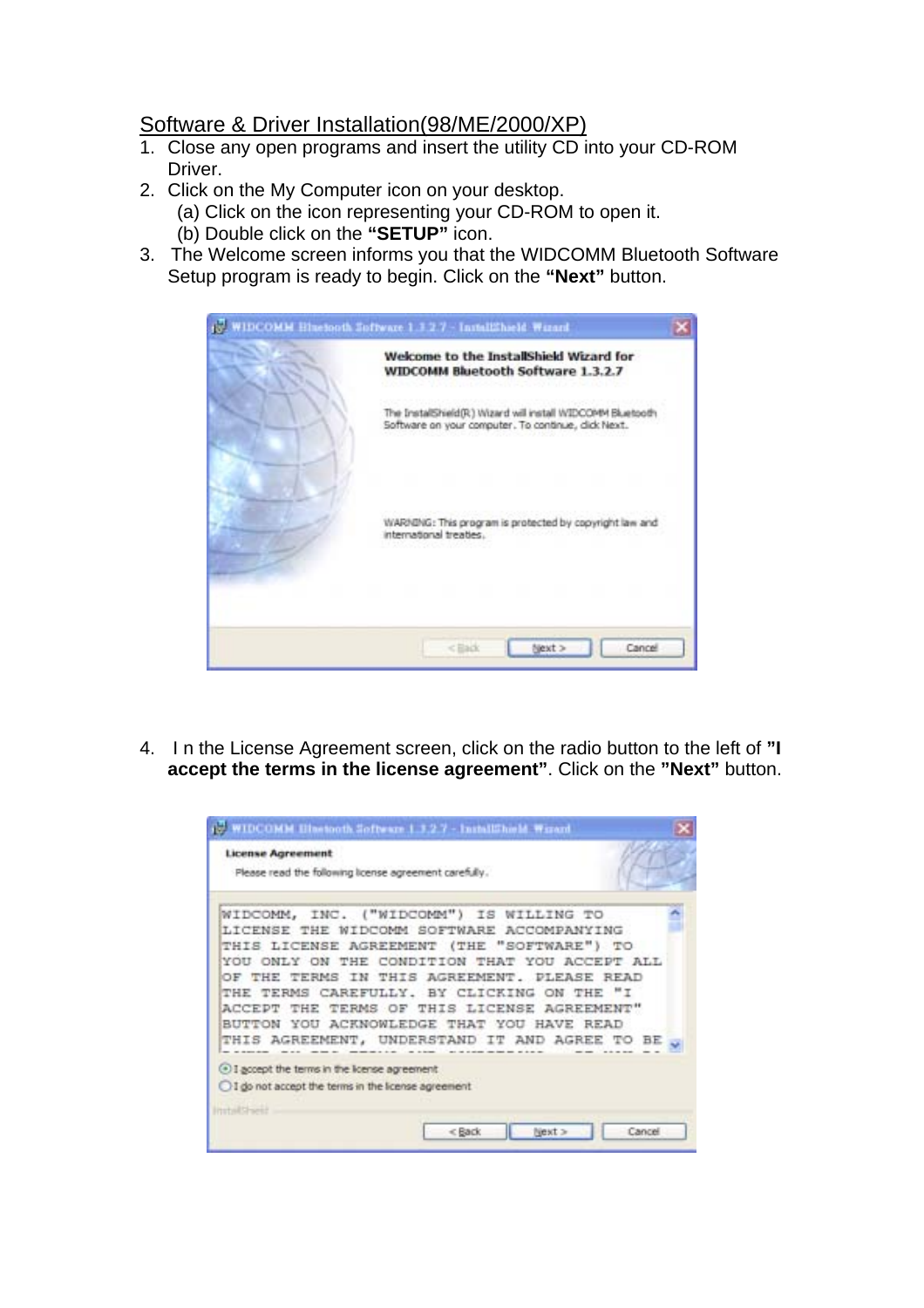5. In the Destination Folder screen you are asked to confirm the application software. If you would like, you may change the destination folder to another location as the directory. Click on the **"Next"** button.

|               | (C WIDCOMM Bluetooth Software 1.3.2.7 - InstallShield Wizard                                                         |
|---------------|----------------------------------------------------------------------------------------------------------------------|
|               | <b>Destination Folder</b><br>Click Next to install to this folder, or click Change to install to a different folder. |
|               | Install WIDCOMM Bluetooth Software 1.3.2.7 to:<br>C:\Program Files\WIDCOMM\Bluetooth Software\<br>Change             |
| InstallShield | Next<br>Cancel<br>< Back                                                                                             |

6. The Ready to install the Program screen informs you that the driver is ready for installation. Click on the **"Install"** button to continue.

| <b>IS WIDCOMM Bluetooth Software 1.3.2.7 - InstallShield Wizard</b>                                                |        |
|--------------------------------------------------------------------------------------------------------------------|--------|
| <b>Ready to Install the Program</b><br>The wizard is ready to begin installation.                                  |        |
|                                                                                                                    |        |
| Click Install to begin the installation.                                                                           |        |
| If you want to review or change any of your installation settings, click Back. Click Cancel to<br>exit the wizard. |        |
|                                                                                                                    |        |
|                                                                                                                    |        |
|                                                                                                                    |        |
|                                                                                                                    |        |
|                                                                                                                    |        |
| <b>InstallShield</b>                                                                                               |        |
| < Back<br>Insta                                                                                                    | Cancel |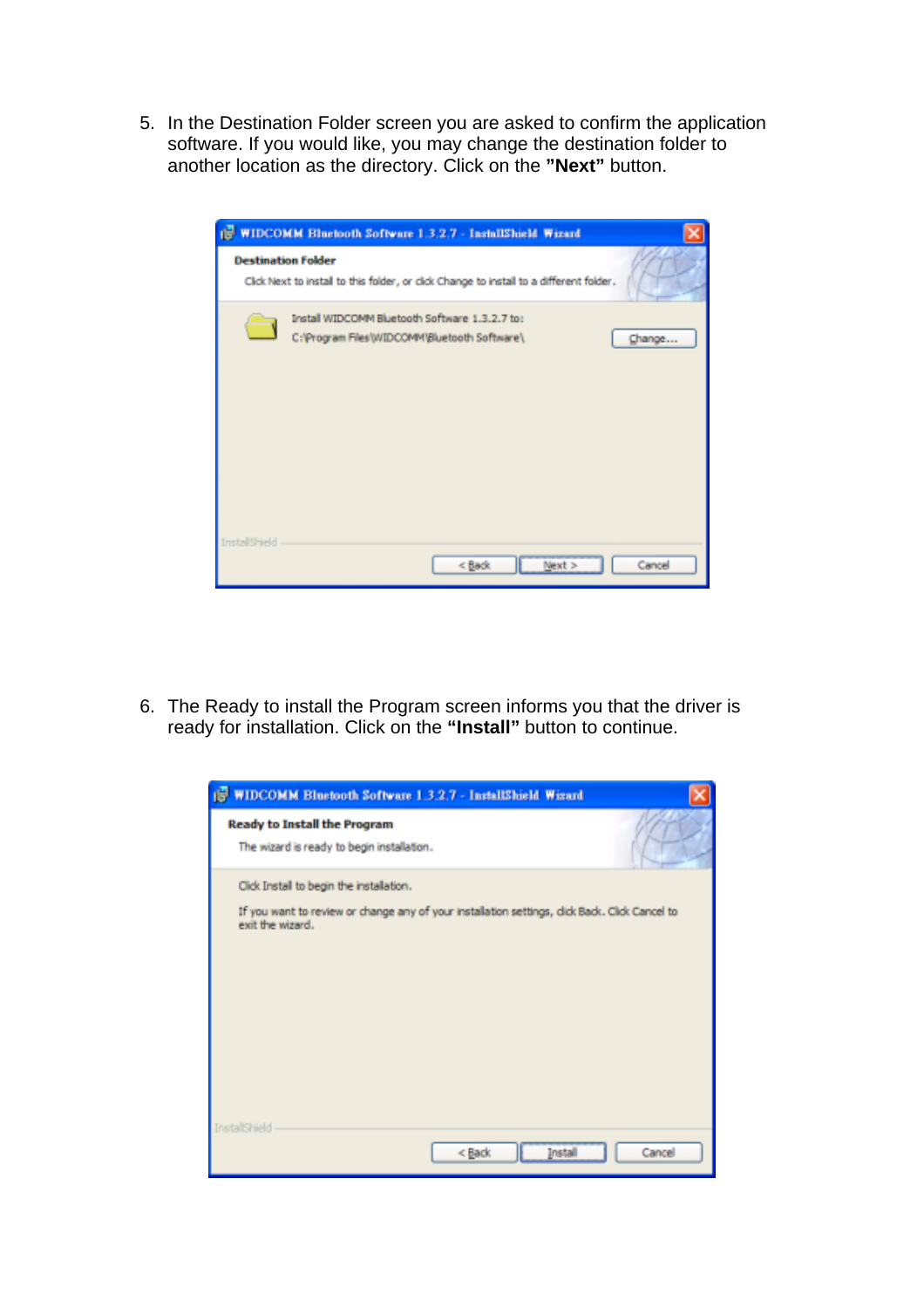Note:

Please click on **"OK"** button from the Driver Signature Notice dialog box to proceed with driver installation in Win2000 and WinXP operating system.

| Driver Signature Notice                                                                                                                                                                                                                                                                                                                                                                                                                                                                                                                                                              |  |
|--------------------------------------------------------------------------------------------------------------------------------------------------------------------------------------------------------------------------------------------------------------------------------------------------------------------------------------------------------------------------------------------------------------------------------------------------------------------------------------------------------------------------------------------------------------------------------------|--|
| Currently Microsoft does not have a certification program in place for Bluetooth.<br>devices. As a result, at this time it is not possible to provide certified drivers for<br>Bluetooth devices. In the event that Microsoft implements a Windows Logo<br>certification process for Bluetooth devices, signed drivers will be made available.                                                                                                                                                                                                                                       |  |
| To avoid receiving several prompts for signed drivers during the installation process,<br>select OK to disable unsigned driver warnings, and proceed with the installation. The<br>default warning option will be re-enabled at the completion of the installation of the<br>Bluetooth drivers. This option is an effort to provide the best customer experience<br>while using this product. If you select Cancel, the installation will continue without<br>disabling the warnings and you will be required to select Continue at each prompt to<br>proceed with the installation. |  |
| Cancel                                                                                                                                                                                                                                                                                                                                                                                                                                                                                                                                                                               |  |

7. After you click **"OK"** button from the Driver Signature Notice dialog box at previous step, the InstallShield Wizard will continue to install WIDCOMM Bluetooth Software.

|                      | WIDCOMM Bluetooth Software 1.3.2.7 - InstallShield Wizard                                                         |
|----------------------|-------------------------------------------------------------------------------------------------------------------|
|                      | <b>Installing WIDCOMM Bluetooth Software</b><br>The program features you selected are being installed.            |
|                      | Please wait while the InstallShield Wizard installs WIDCOMM Bluetooth<br>Software. This may take several minutes. |
|                      | Status:                                                                                                           |
|                      | Configuring Bluetooth Services                                                                                    |
|                      |                                                                                                                   |
|                      |                                                                                                                   |
|                      |                                                                                                                   |
|                      |                                                                                                                   |
|                      |                                                                                                                   |
|                      |                                                                                                                   |
|                      |                                                                                                                   |
|                      |                                                                                                                   |
| <b>InstallShield</b> | $<$ Back<br>Next >                                                                                                |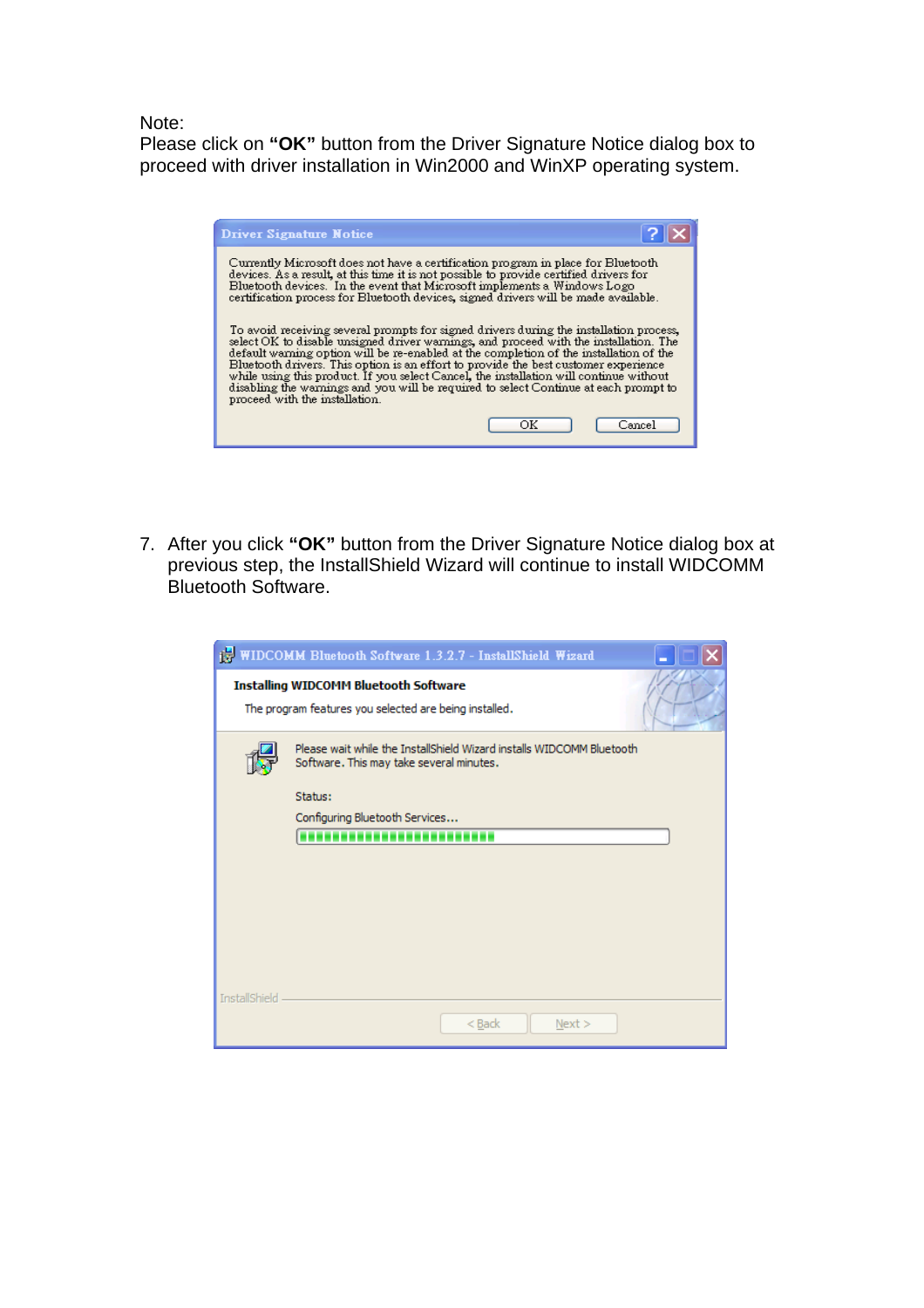8. When the files have been copied, you will be presented with a screen informing of its completion.

Click on the **"Finish"** button, a pop-up dialog box will on the screen.



9. After you click on the **"Finish"** button, the FORMOSA TELETEK USB

**EXECUTE:**<br>DONGLE Driver will finish installation and the "Bluetooth Icon" Blues resides in the Windows system tray.

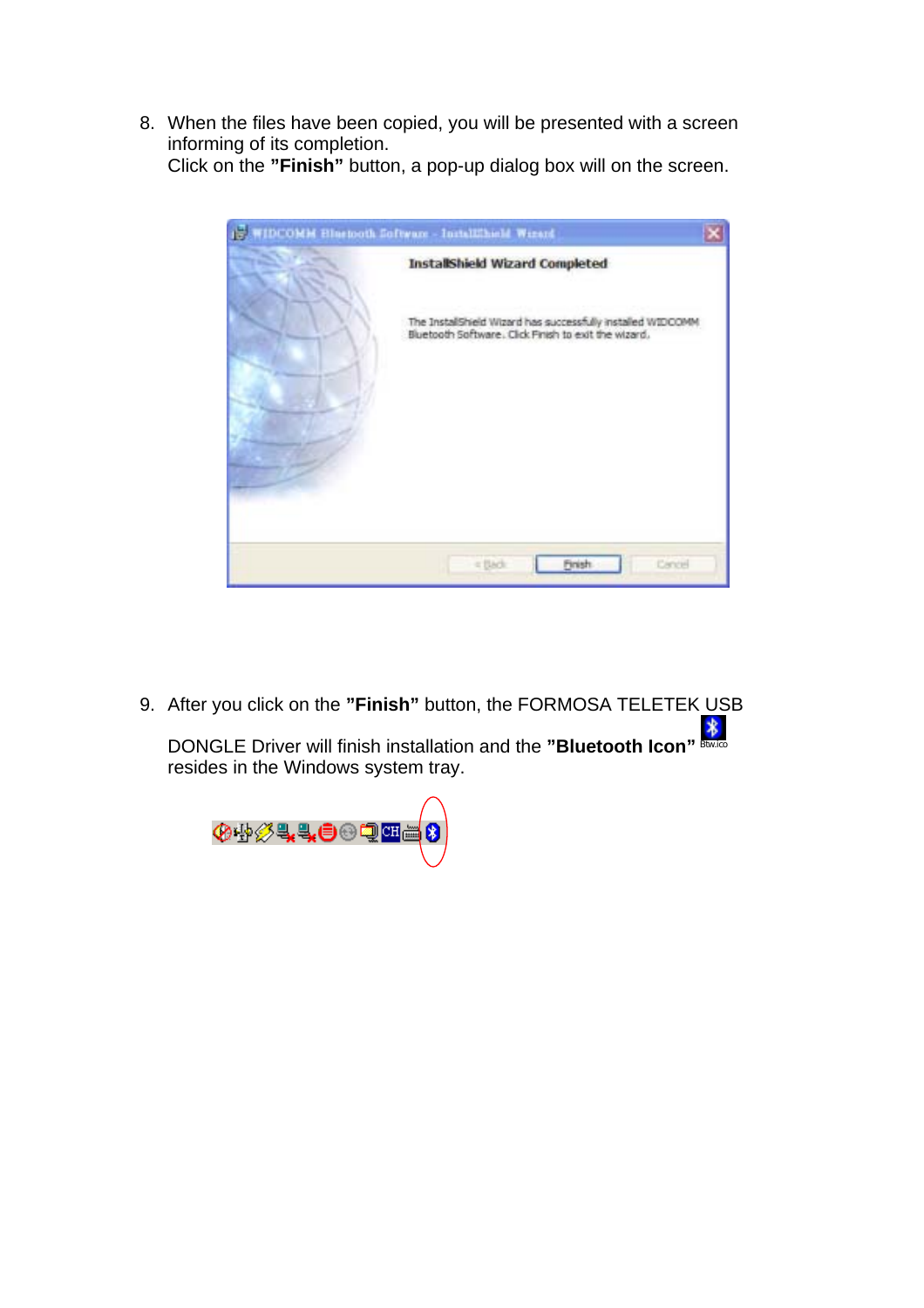10. Double click the **"Bluetooth Icon"** Boxico resides in the Windows system tray or on the Desktop to perform some initial setup. Click on the check button you want the Bluetooth feature on your computer. Then click on the **"Next"** button.



11. Enter a unique name for this computer, and select a computer type from the drop-down menu. Click on the **"Next"** button.

|                         | Device Name and Type:<br>You must select a name for this computer and indicate what type of computer it is.                                                                                                                                                                                                                                            |
|-------------------------|--------------------------------------------------------------------------------------------------------------------------------------------------------------------------------------------------------------------------------------------------------------------------------------------------------------------------------------------------------|
|                         | WIDCOMM Blackooth Software 1 3 2 7                                                                                                                                                                                                                                                                                                                     |
| <b>Identity</b><br>I An | Enter a unique name for this computer. This name will be displayed to other<br>Bluetooth devices if this computer is configured to allow studi to be discovered.<br>Select a computer type from the drop-down menu. This selection determines the<br>icon that represents this computer on remote devices.<br>Computer name:<br>Computer type: Deaktop |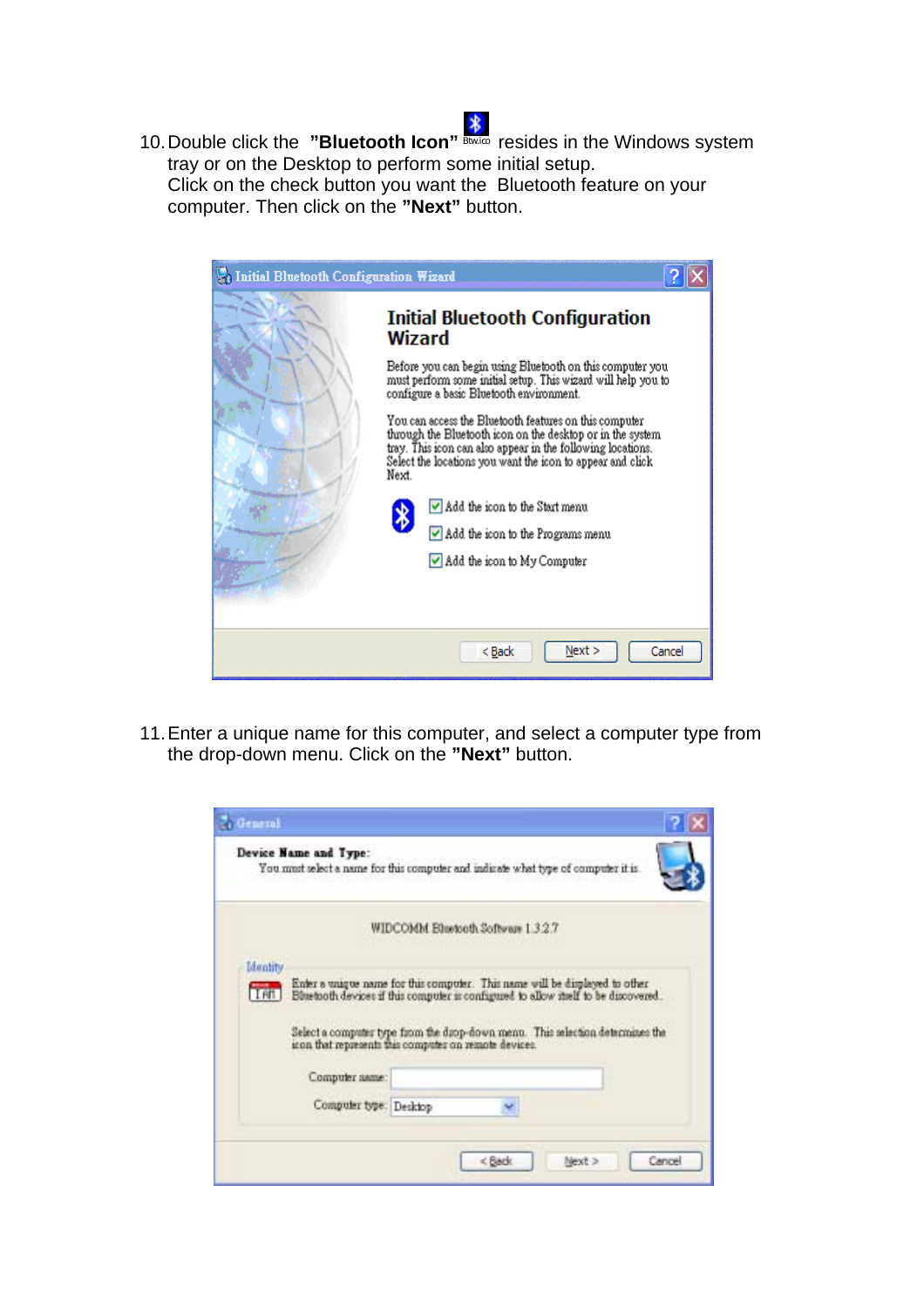12. Click on the **"Next"** button to configure the Bluetooth services.



13. Enable a service, place a check in the box next to the service name. Click on the **"Next"** button.

|    | <b>Bluetooth Service Selection</b>                                                                                                                                                                                                                                  |        |
|----|---------------------------------------------------------------------------------------------------------------------------------------------------------------------------------------------------------------------------------------------------------------------|--------|
|    | Choose the services that this computer will offer:<br>To enable a service, place a check in the box next to the service name.<br>To display the properties panel for a service, click Configure.                                                                    |        |
| 図題 | <b>PIM Item Transfer</b><br>Allow remote Bluetooth devices to exchange business cards<br>with this computer. Accept Personal Information Manager<br>Configure<br>(PIM) items such as calendar items, contacts, notes and<br>messages from remote Bluetooth devices. |        |
|    | PIM Synchronization<br>V <del>V</del> File Transfer<br><b>V</b> & Network Access<br>V & Dial-up Networking<br><b>IVI Solar Rivetopth Serial Port</b>                                                                                                                |        |
|    | Next<br>< Back                                                                                                                                                                                                                                                      | Cancel |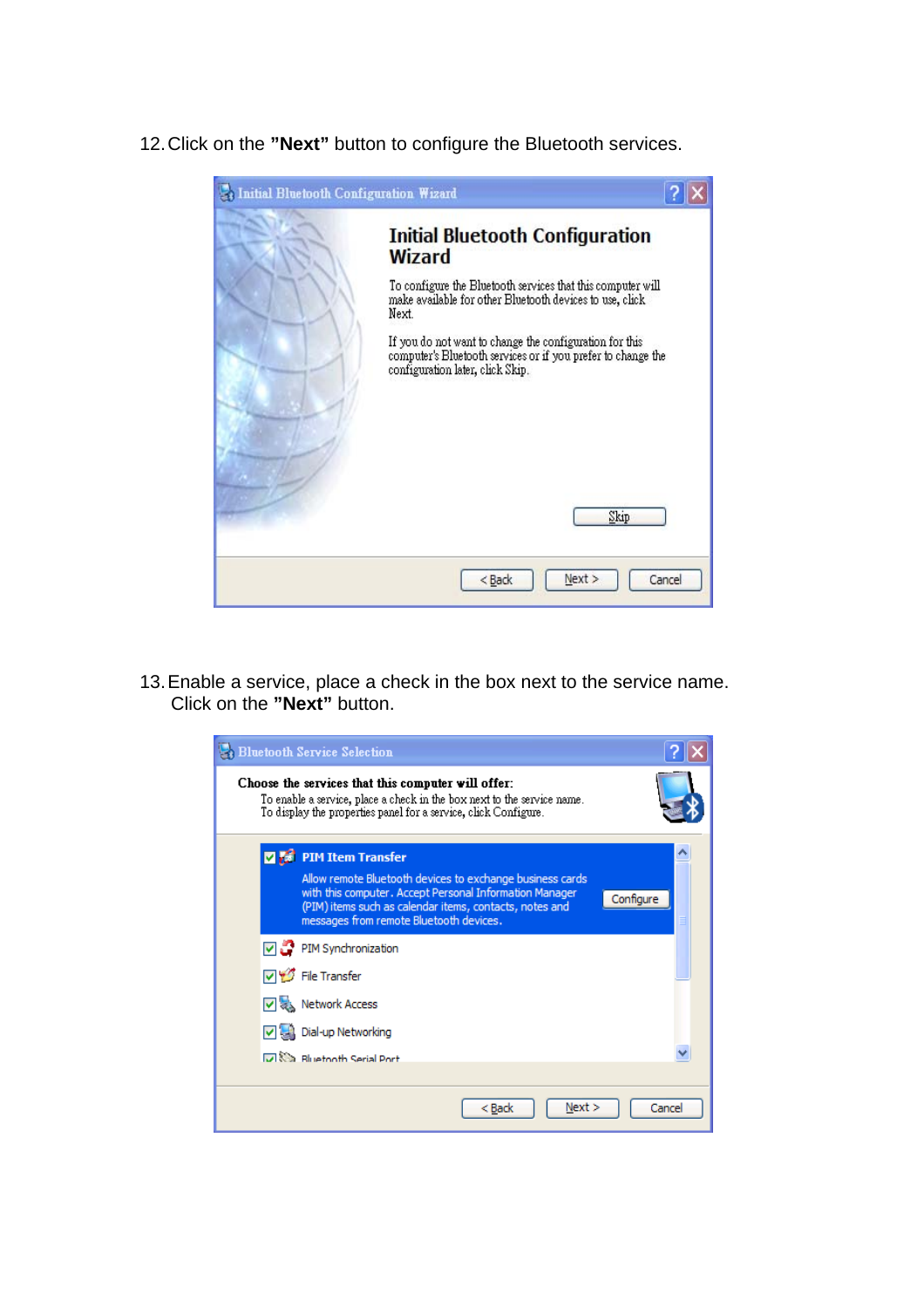14. Click on the **"Next"** button to configure the way this computer will use its services. Otherwise click on the **"Skip"** button.

| <b>Initial Bluetooth Configuration Wizard</b> |                                                                                                                                                     |        |
|-----------------------------------------------|-----------------------------------------------------------------------------------------------------------------------------------------------------|--------|
|                                               | <b>Initial Bluetooth Configuration</b><br><b>Wizard</b>                                                                                             |        |
|                                               | If you have another Bluetooth device and you want to<br>configure the way this computer will use its services, click<br>Next. Otherwise click Skip. |        |
|                                               | Skip                                                                                                                                                |        |
|                                               | Next ><br>$Back$                                                                                                                                    | Cancel |

15. Click on the **"Finish"** button, Initial Bluetooth Configuration Wizard will finish.